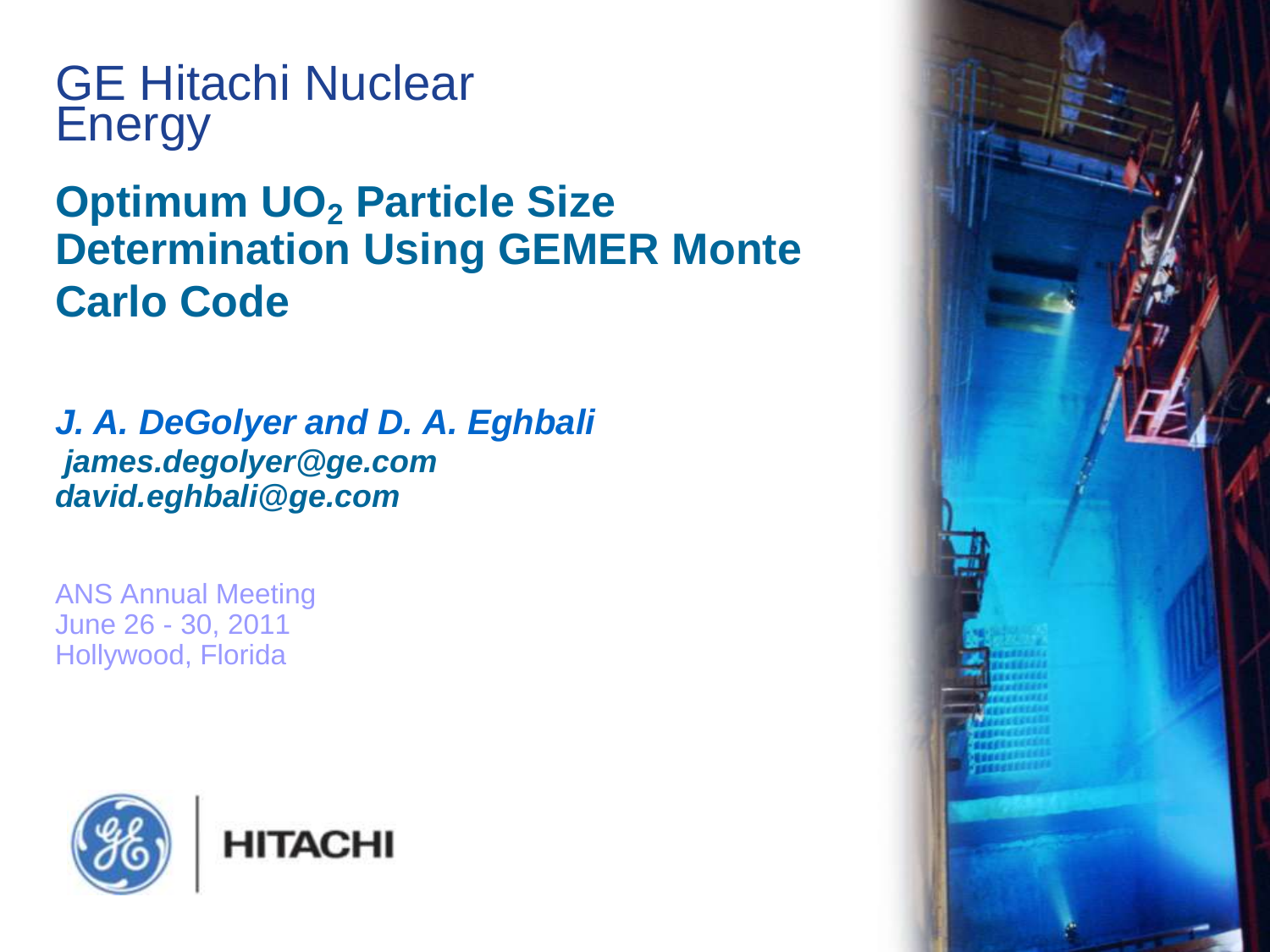# **Overview**

- **Introduction**
- **Methodology**
- **Results**
- **Conclusions**



**Optimum UO2 Particle Size Determination Using GEMER Monte Carlo Code**

ANS Annual Meeting Hollywood, Florida, June 26 - 30, 2011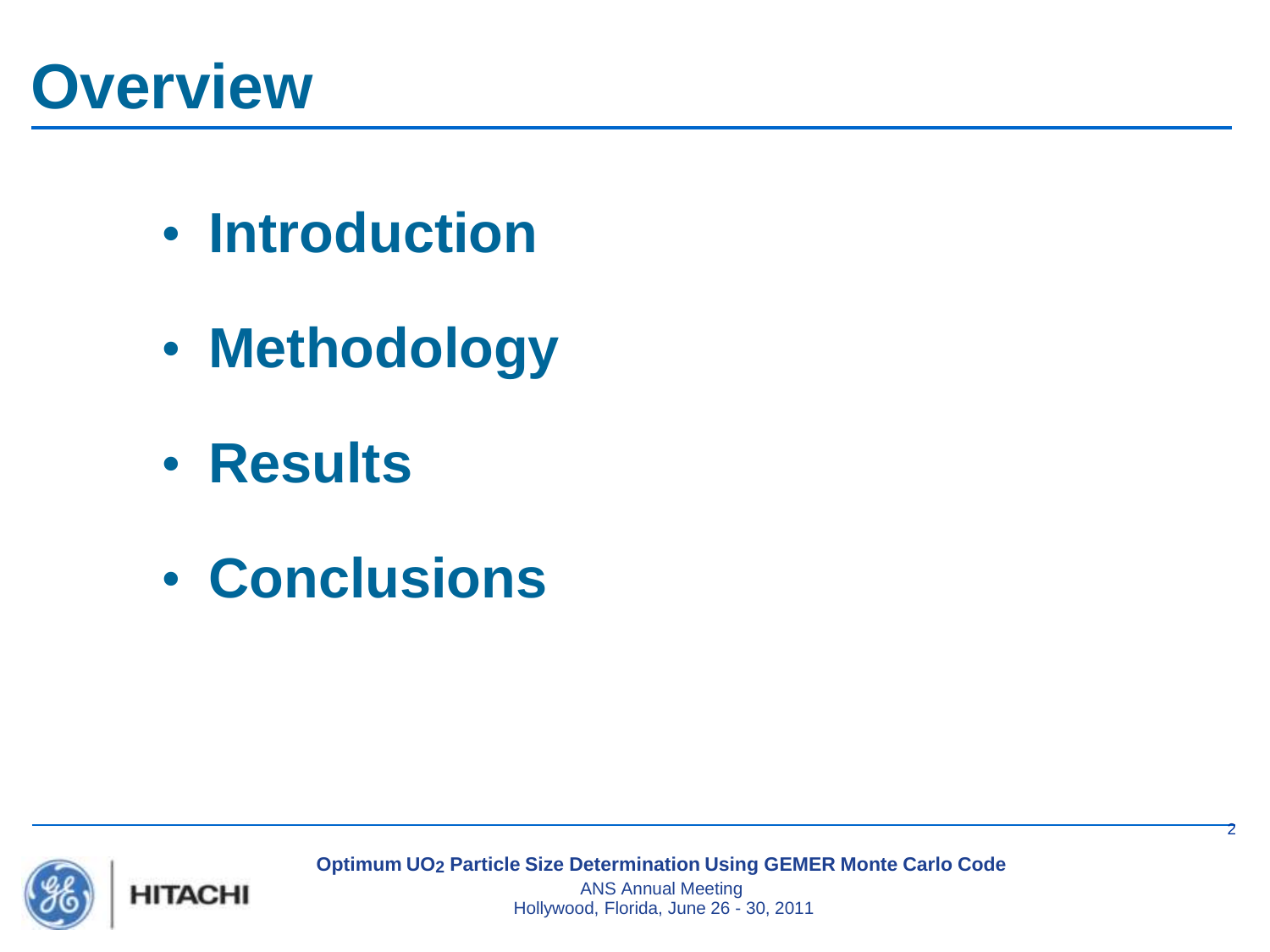### **Introduction**

- Latticing of low enriched uranium (< 10 wt% <sup>235</sup>U) can reduce the critical mass of a homogeneous system due to the strong absorbing characteristics of 238U in the resonance region for fission neutrons slowing down in the moderator [LA-10880-MS].
- Slow neutrons entering the fuel from the moderator are absorbed near the surface of the fuel, resulting in the interior region of the fuel to be shielded by the outside layer.
- The shielding of interior region of the fuel results in increased resonance escape probability due to the decrease in the number of neutrons which would otherwise be absorbed in the resonance region.



**HITACHI** 

**Optimum UO2 Particle Size Determination Using GEMER Monte Carlo Code** ANS Annual Meeting Hollywood, Florida, June 26 - 30, 2011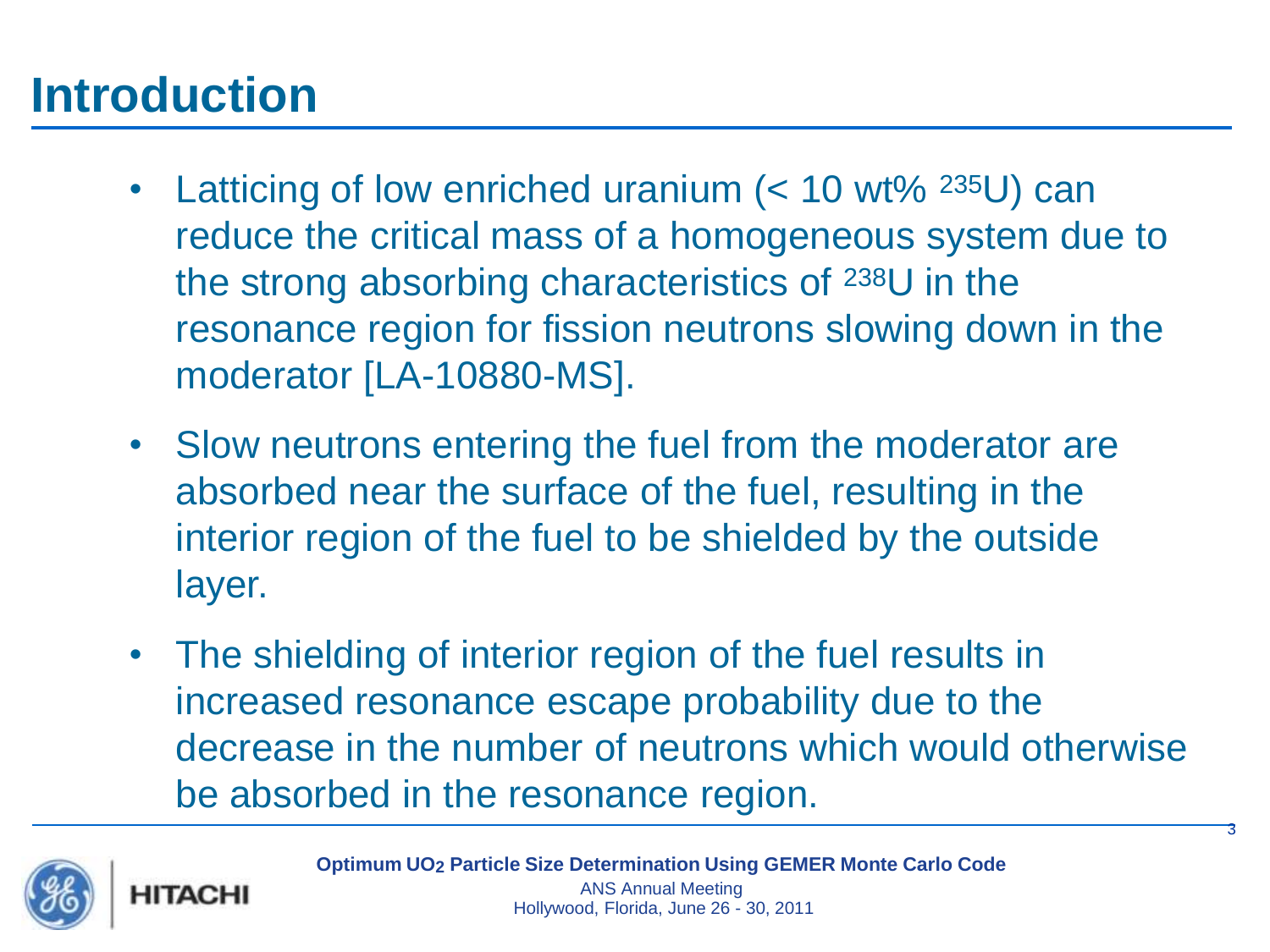## **Introduction (cont)**

- Global Nuclear Fuel Americas (GNF-A) fuel fabrication facility involves in production, processing, handling, and storage of uranium oxide powder enriched to  $\leq$  5 wt% <sup>235</sup>U.
- Criticality safety of activities involving significant quantities of uranium oxide powder requires:
	- 1) Identification of key powder properties that have major effects on neutronic behaviors,
	- 2) Quantification of such effects for various powder properties in terms of effective neutron multiplication factor.

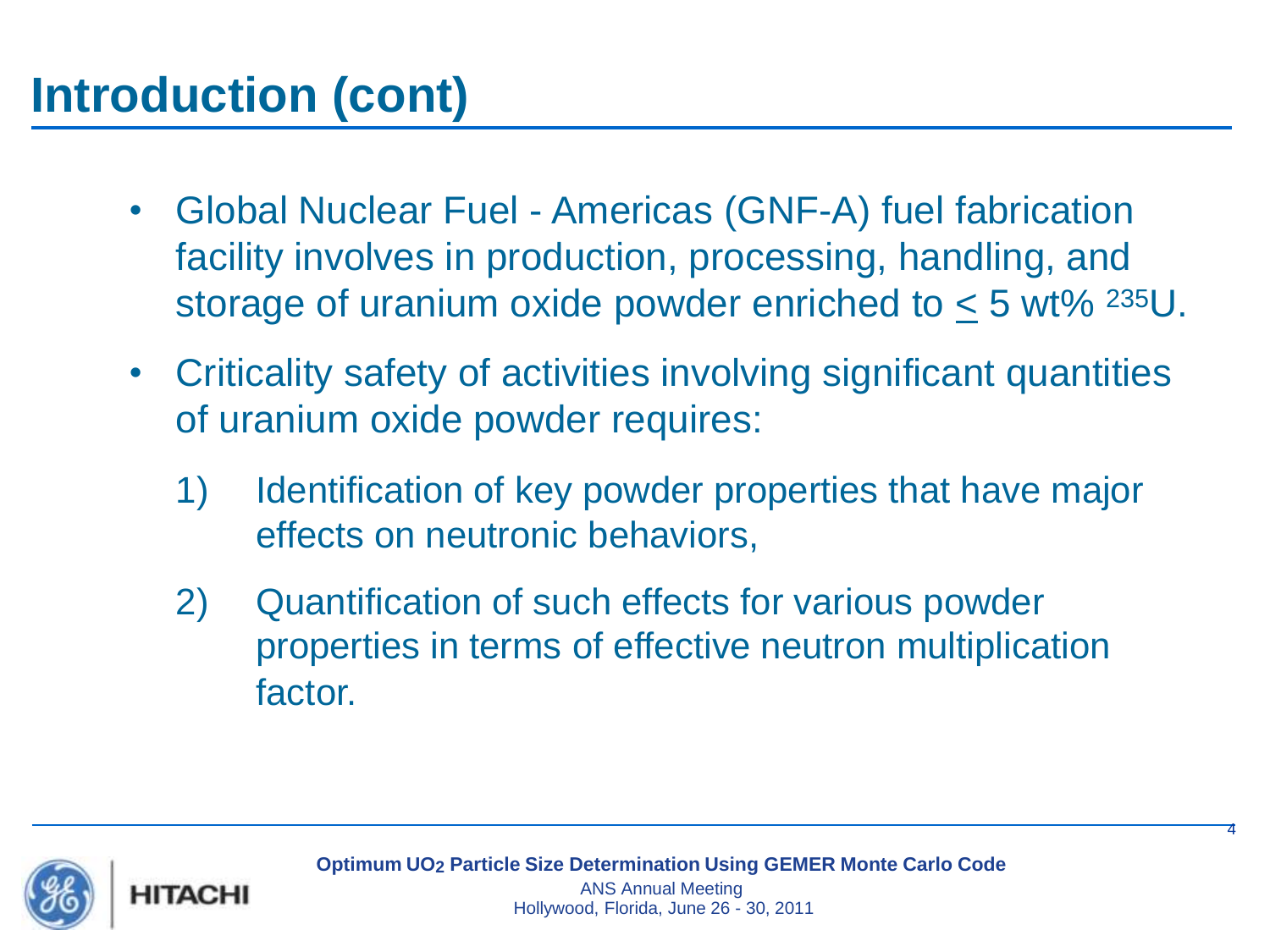#### **Introduction (cont)**





#### **UO<sup>2</sup> Powder UO<sup>2</sup> Pellets**



5



**Optimum UO2 Particle Size Determination Using GEMER Monte Carlo Code**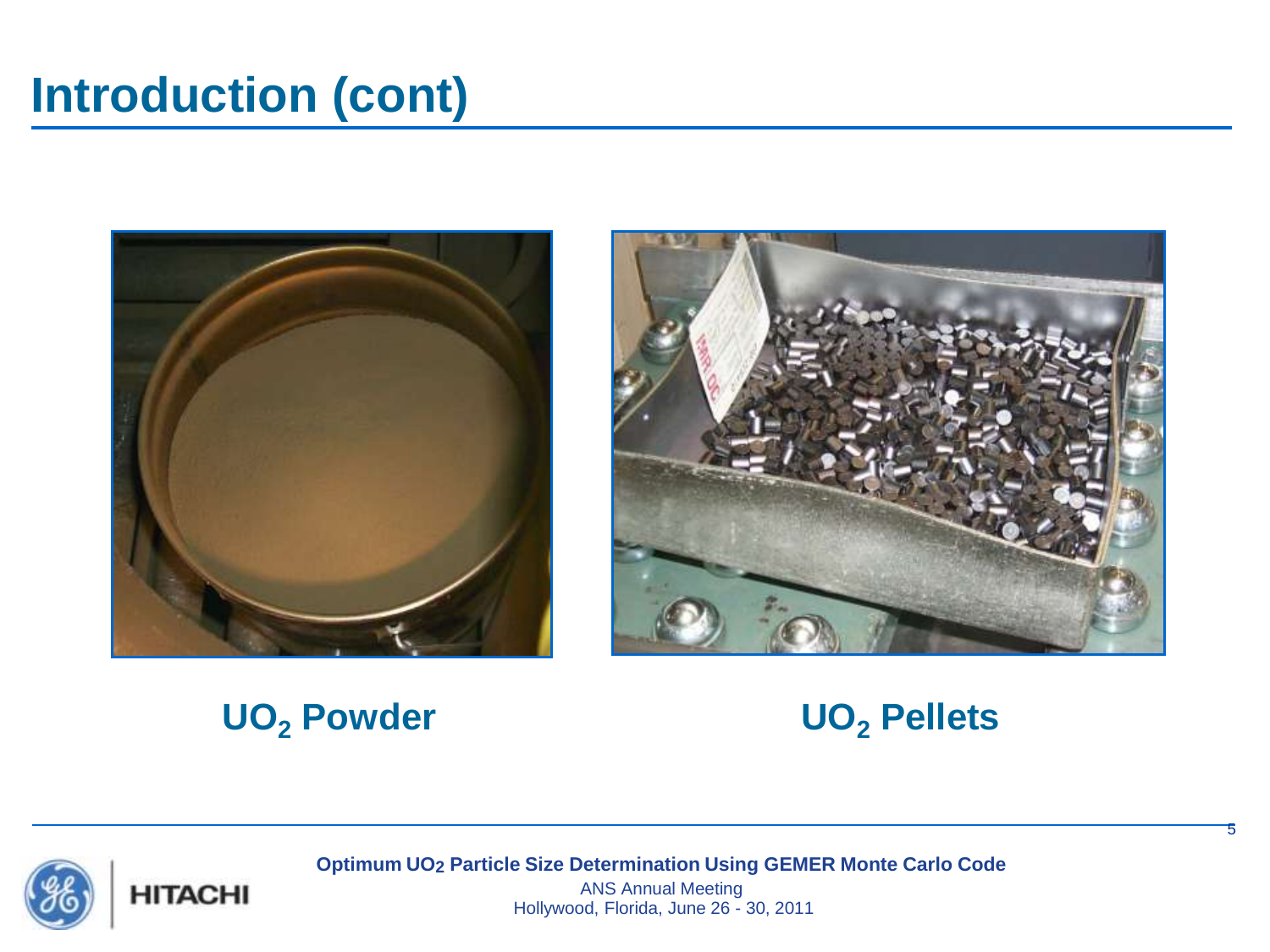## **Introduction (cont)**

- The reactivity of uranium oxide powders depends on the following key powder properties:
	- **-** Enrichment
	- **Moderation**
	- **Geometry**
	- **Powder Density**
	- Particle size
	- **Porosity**
- Monte Carlo neuron transport method has proven to be an effective approach in quantifying the effects of powder properties on the neutron multiplication factor.



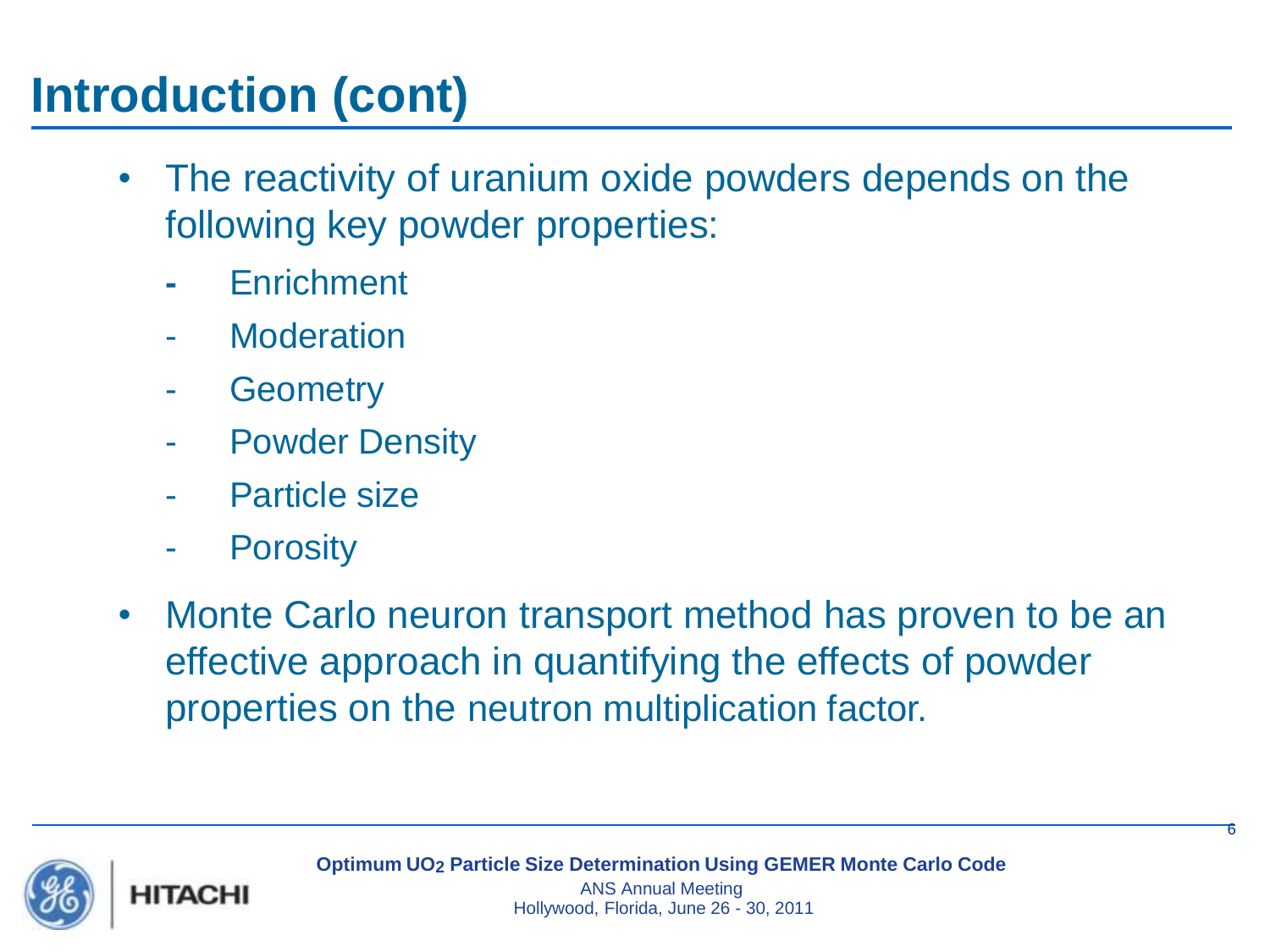### **Methodology**

- GEMER is a patented multigroup Monte Carlo code used at GNF-A. The GEMER code and its modeling capability for complex geometries have been previously presented at ANS meetings.
- The *Virtual Fill Option* (VFO) in GEMER allows the user to automatically fill a region (big region) with a virtual representation of another region (fill region).
- The fill region must be enclosed in a cuboid with mirrorreflecting surfaces.
- Since the fill region is virtual, there is no limit on the number of fill regions that would be required to fill the big region.



HITACHI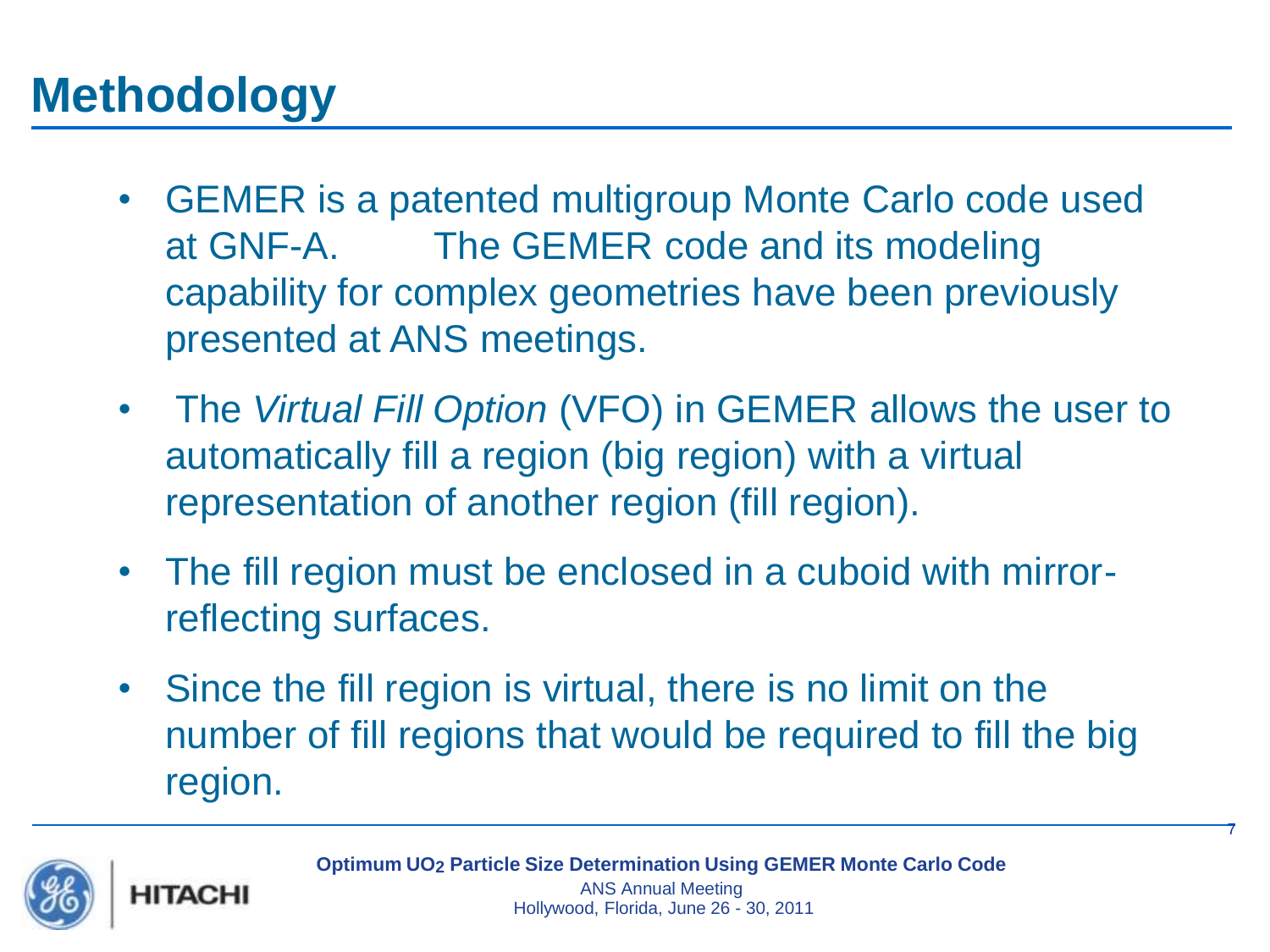#### **Virtual Fill Option Illustration**





**Optimum UO2 Particle Size Determination Using GEMER Monte Carlo Code**

8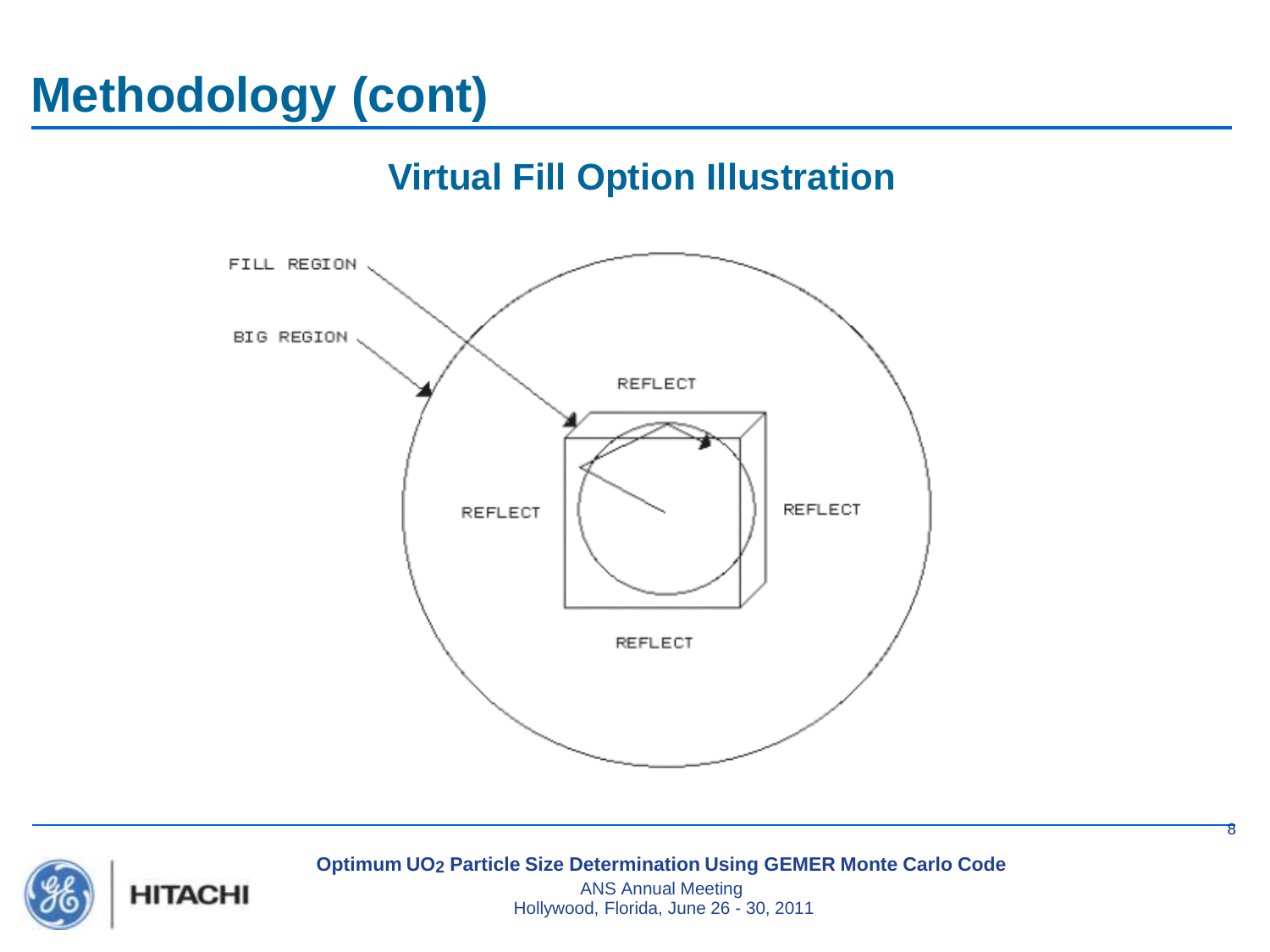- When a neutron enters the big region, the fill region is randomly placed in the big region. This maintains the randomness in position of the fill region in the big region.
- When a neutron starts in the big region, the fill region is centered at the neutron starting position.
- VFO tracks the neutron among the mirror-reflecting boundaries of the fill region and keeps track of the neutron position within the big region.
- If the neutron reaches the boundary of the big region prior to the next collision in the fill region, it exits the big region.



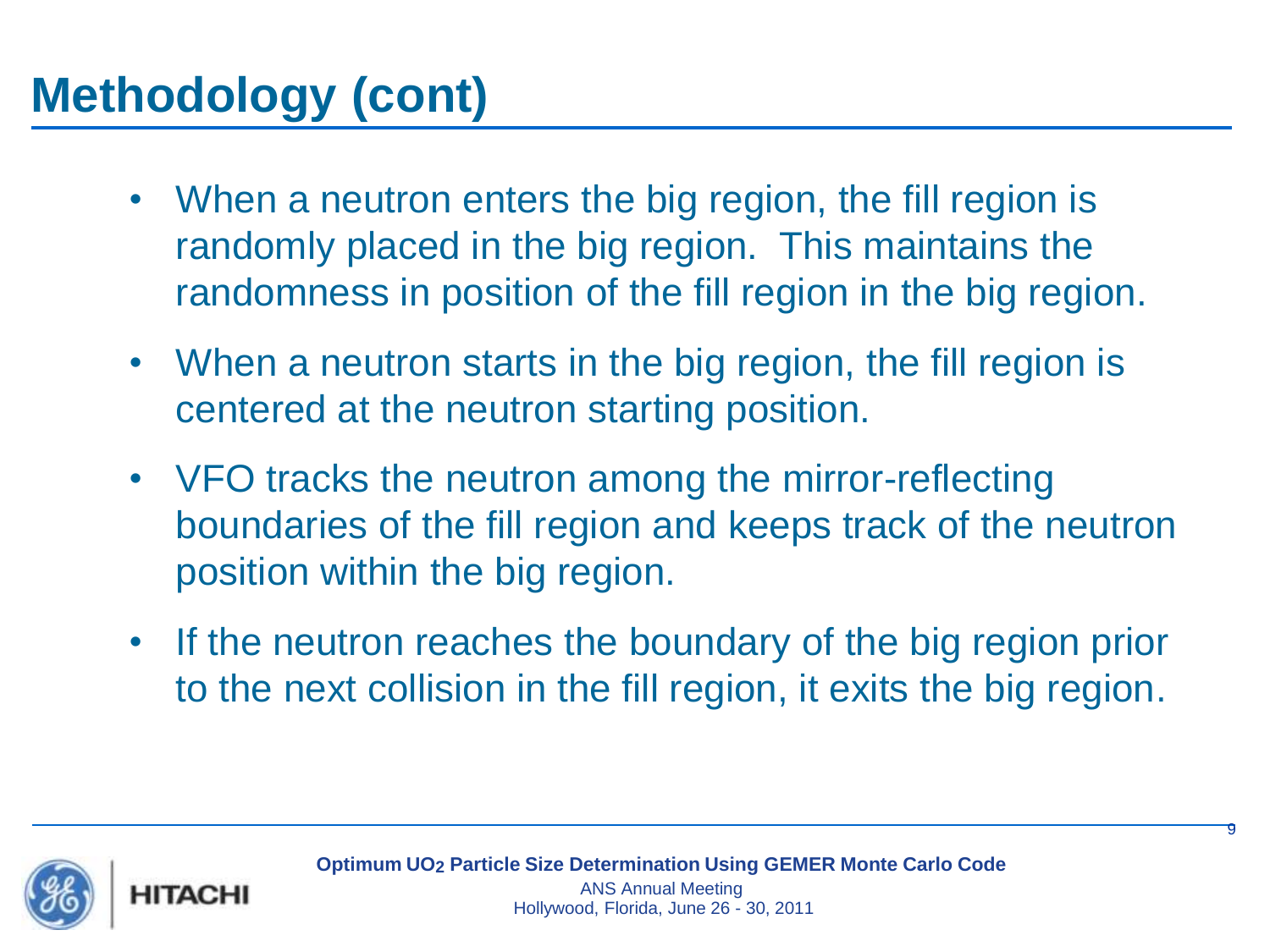- Advanatages of VFO
	- eliminates the presence of partial fill regions near the big region boundary.
	- allows easy creation of different heterogeneous models, including square- or triangular-pitch array, simple cubic, body centered cubic, or face-centered cubic array of spheres, and triangular lattice of spheres using predefined lattice geometry constructs.
	- eliminates the need for lengthy and complex input files.
	- results in faster run time.

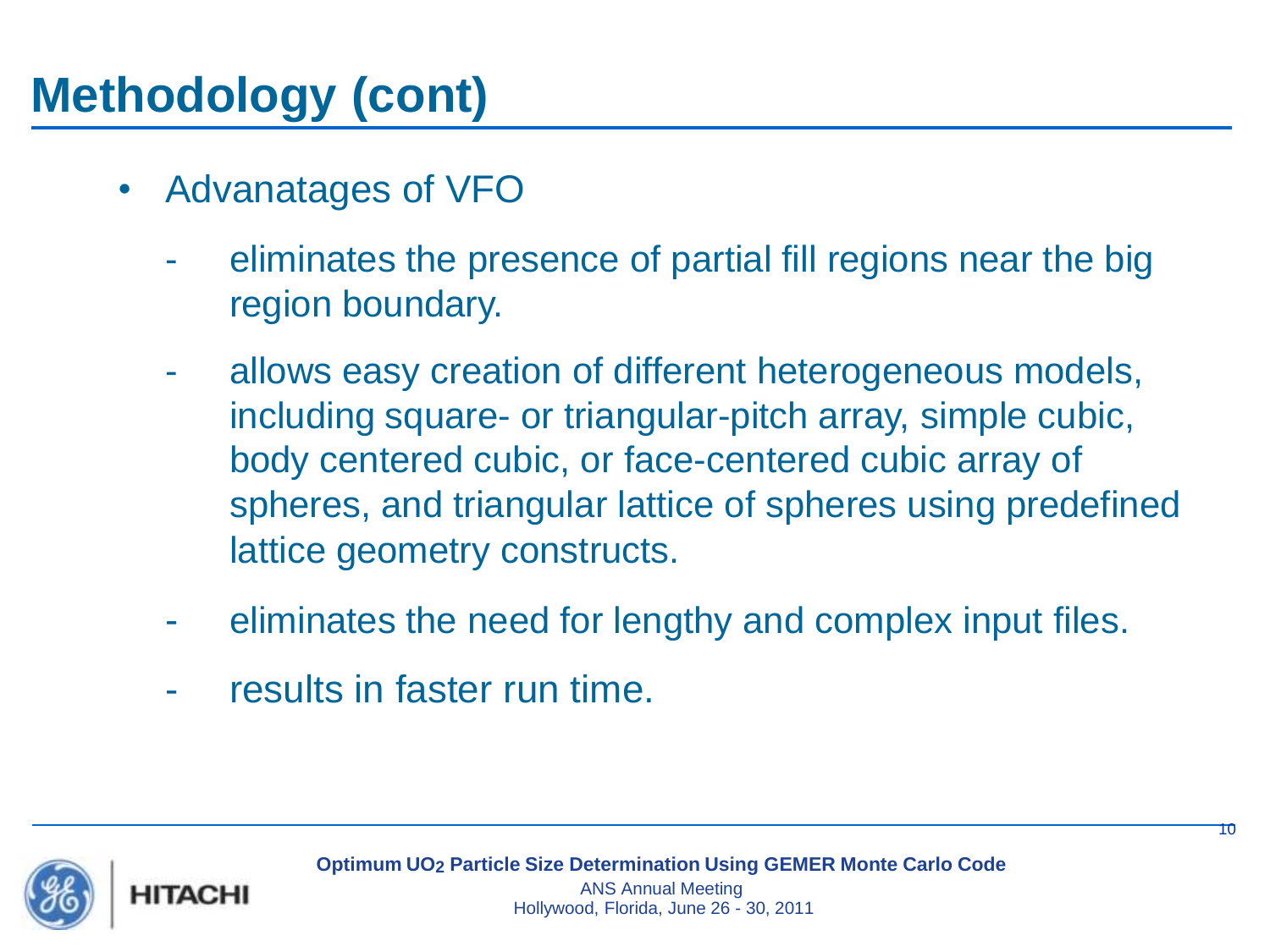#### **TRITERS Geometry Construct**





**Optimum UO2 Particle Size Determination Using GEMER Monte Carlo Code**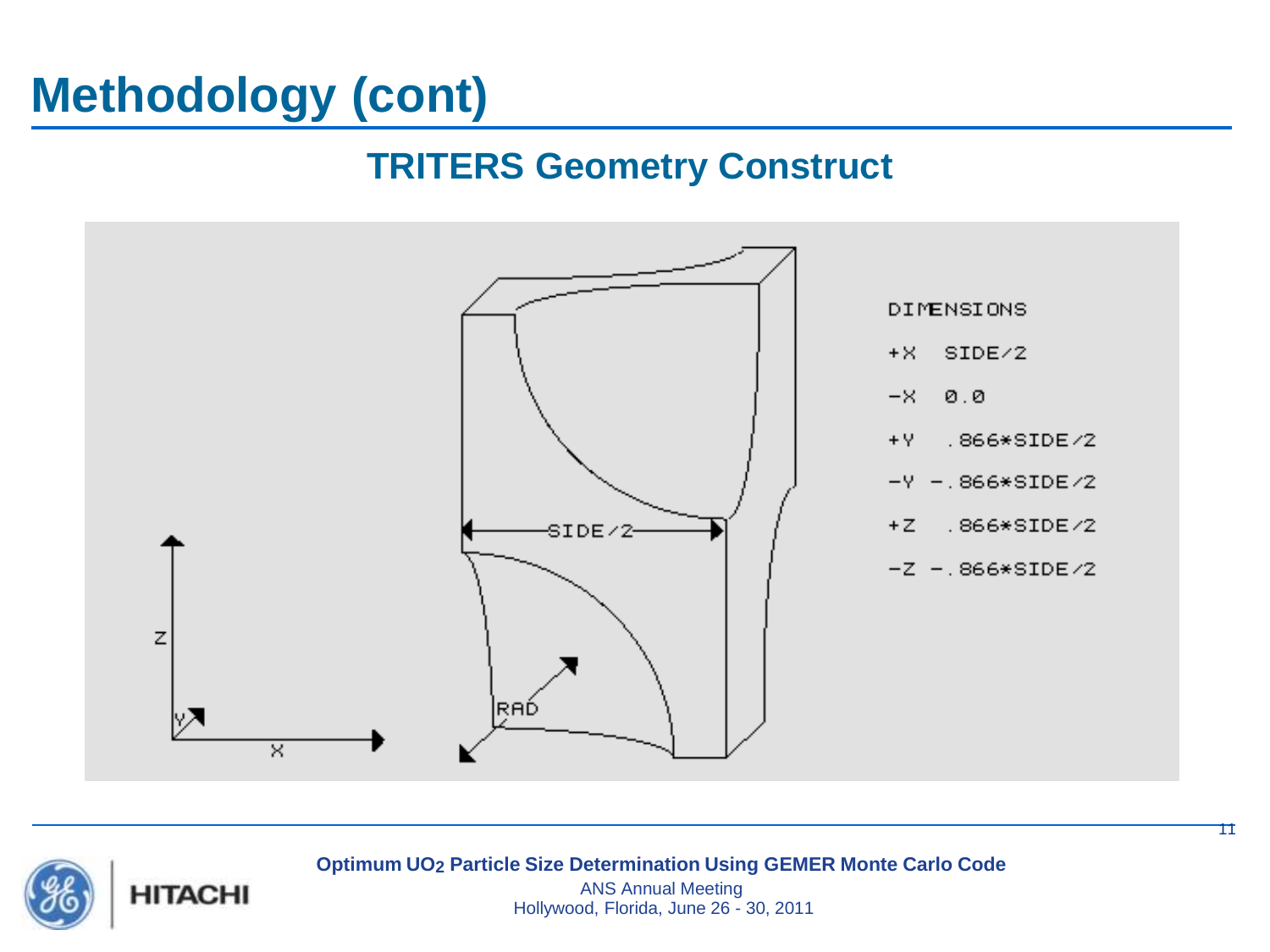- The TRITERS geometry construct represents a true triangular lattice of a spherical particle.
- The TRITERS geometry consists of a regular parallelepiped box in which two sets of opposite corners are cut out by 1/8th of a sphere at each of the corners.
- Dimensions of the sides are scaled such that when mirror reflected in the  $\pm X$ ,  $\pm Y$  and  $\pm Z$  axes, the overall geometry becomes the original unbounded triangular lattice.

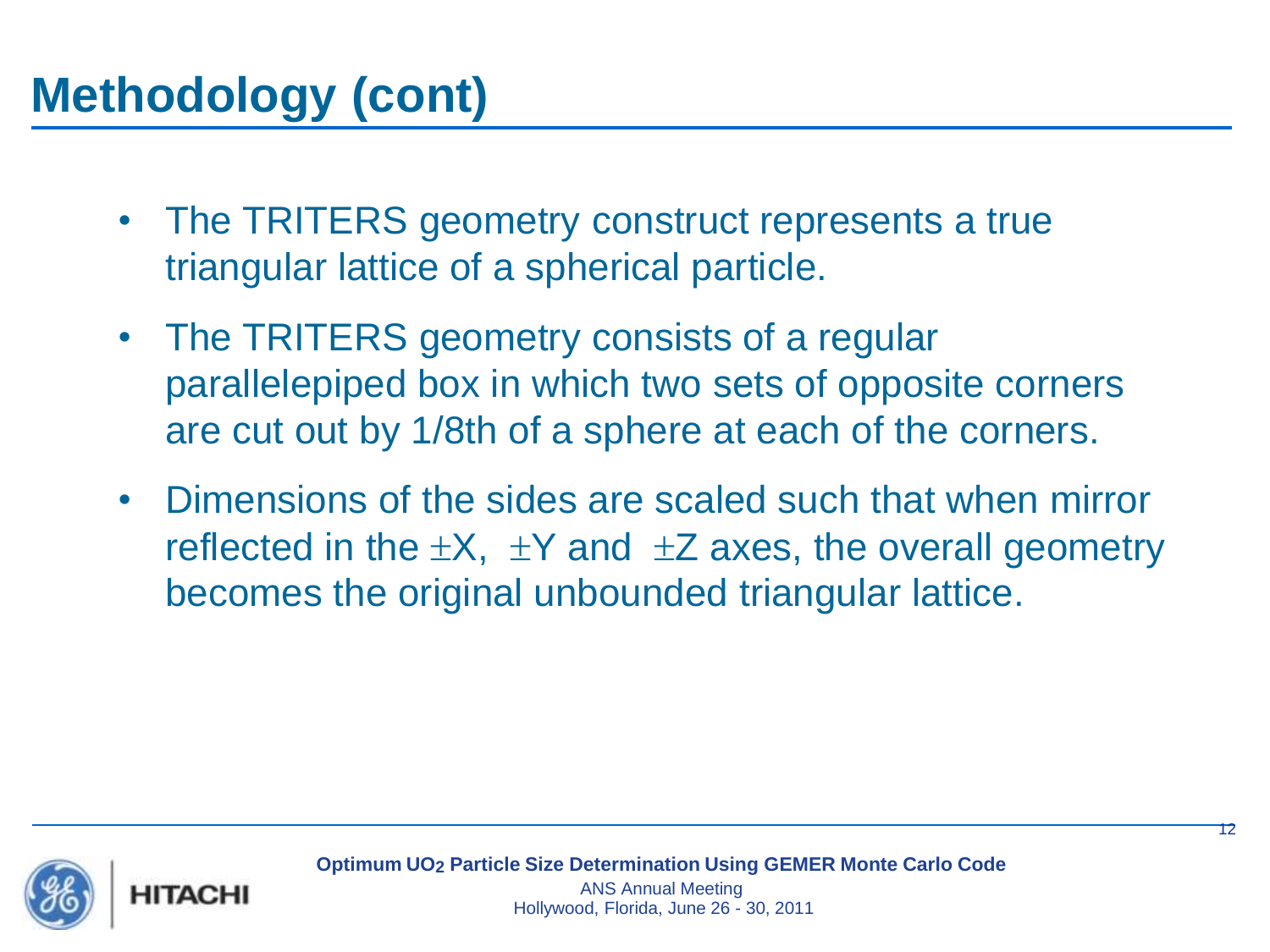#### **UO2 Particle Size Variation versus W/F Ratio**





**Optimum UO2 Particle Size Determination Using GEMER Monte Carlo Code**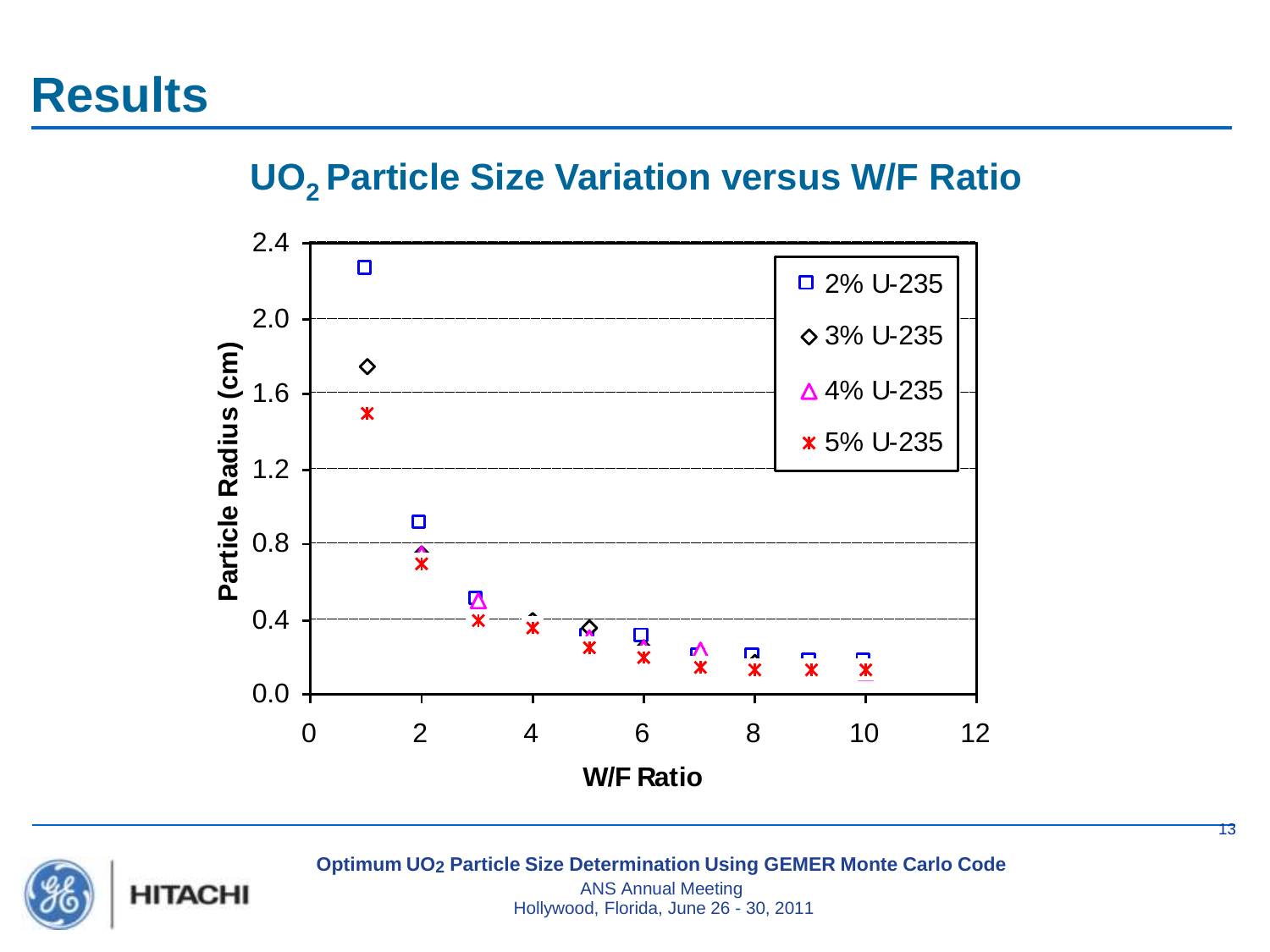## **Results (cont)**

**Fuel Rod Size Variation versus 235U Concentration**



**Uranium metal rods in water, DP-1014, H. K. Clark**



**Optimum UO2 Particle Size Determination Using GEMER Monte Carlo Code**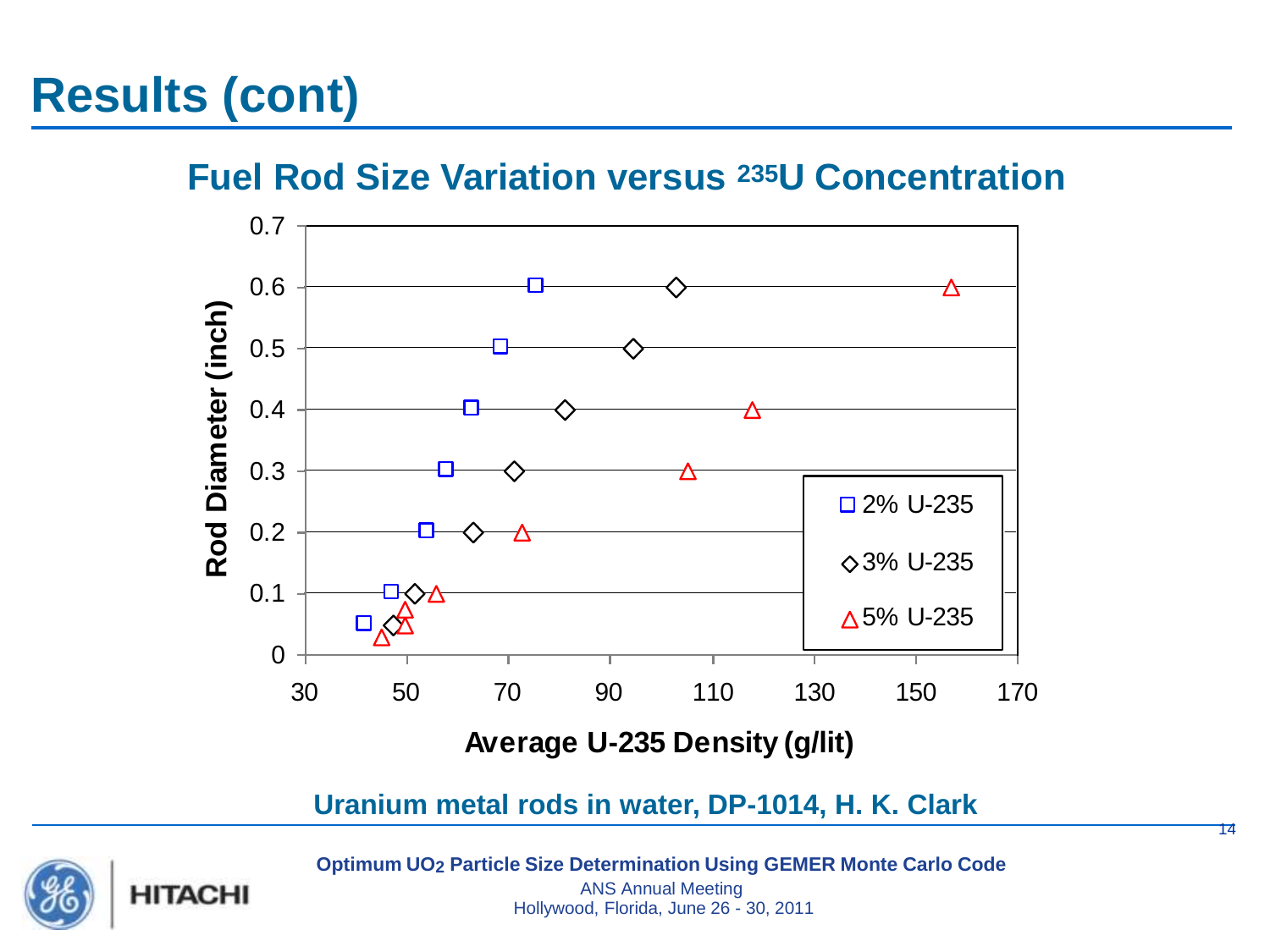### **Results (cont)**

#### **Optimum UO<sup>2</sup> Particle Size versus W/F Ratio in a Water Reflected Sphere**





**Optimum UO2 Particle Size Determination Using GEMER Monte Carlo Code**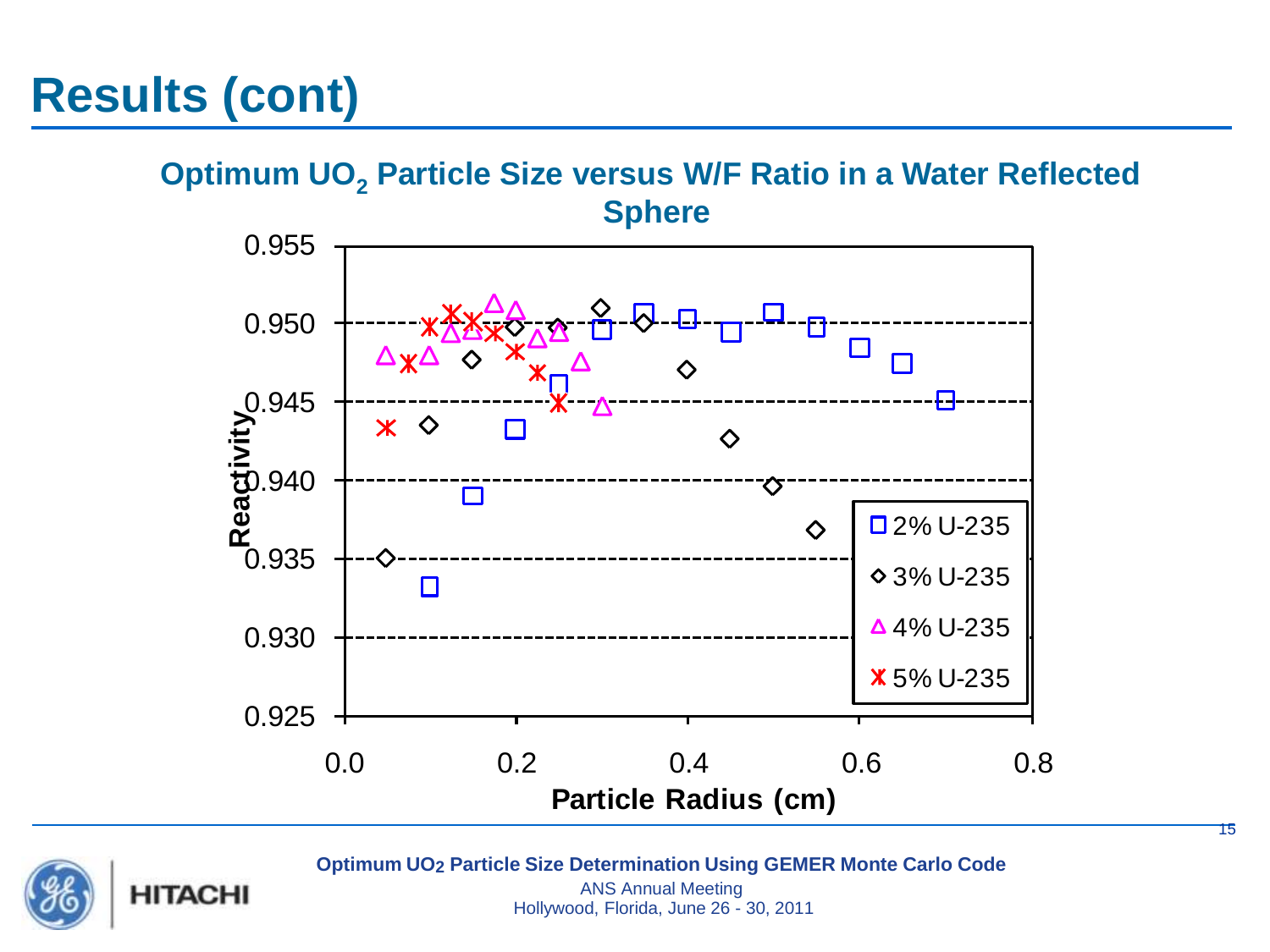## **Results (cont)**

#### **Subcritical Uranium Mass versus 235U Concentration**



**Uranium metal rods in water, DP-1014, H. K. Clark**



**Optimum UO2 Particle Size Determination Using GEMER Monte Carlo Code**

ANS Annual Meeting Hollywood, Florida, June 26 - 30, 2011